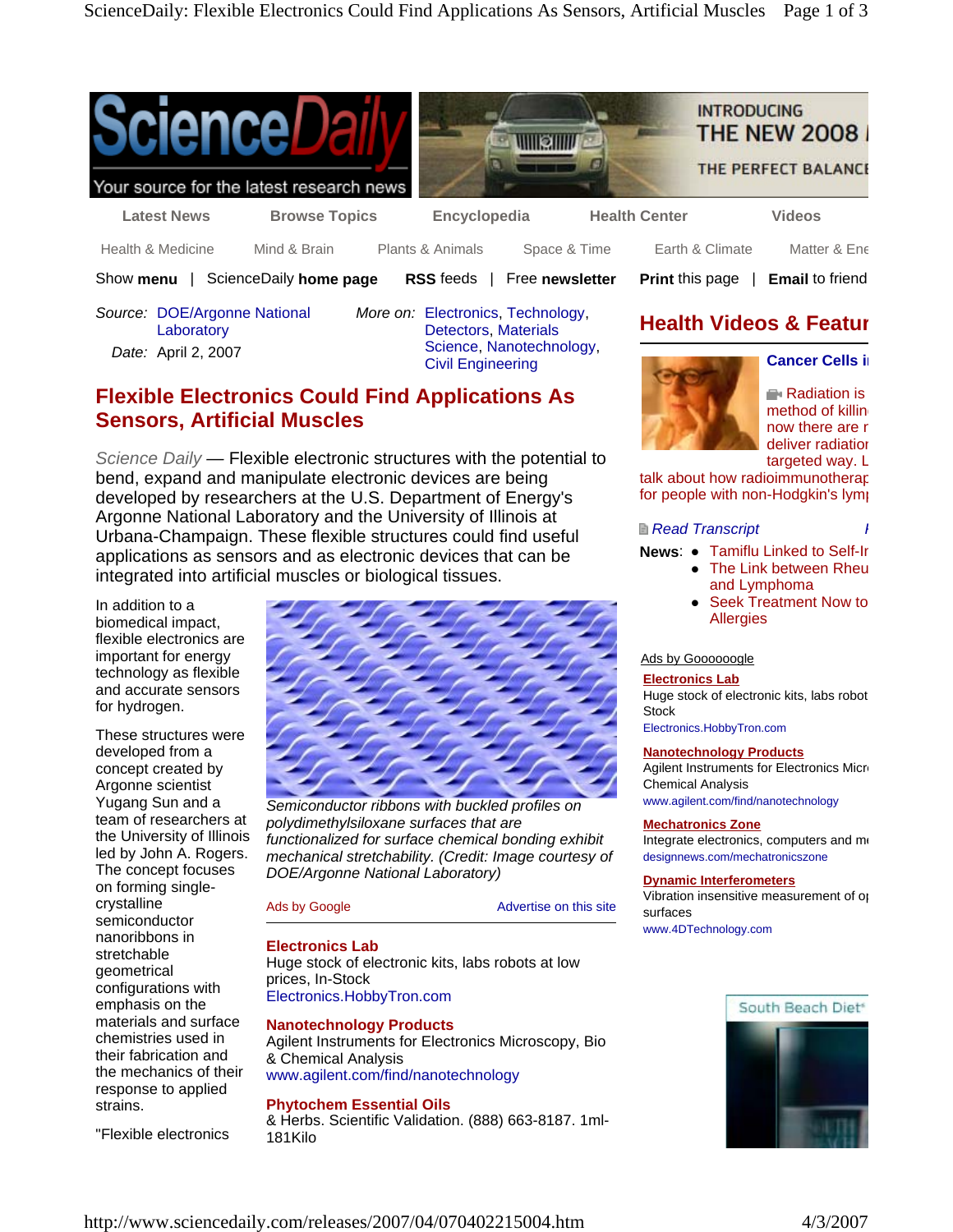are typically characterized by conducting plasticbased liquids that can be printed onto thin, bendable surfaces," Sun said. "The objective of our work was to generate a concept along with subsequent technology that would allow for electronic wires and circuits to stretch like

#### www.PlantMedicineCo.com

**Mechatronics Zone**

Integrate electronics, computers and mechanical systems designnews.com/mechatronicszone

#### **Dynamic Interferometers**

Vibration insensitive measurement of optical and precision surfaces www.4DTechnology.com

rubber bands and accordions leading to sensor-embedded covers for aircraft and robots, and even prosthetic skin for humans.

"We are presently developing stretchable electronics and sensors for smart surgical gloves and hemispherical electronic eye imagers," he added.

The team of researchers has been successful in fabricating thin ribbons of silicon and designing them to bend, stretch and compress like an accordion without losing their ability to function. The detailed results of these findings were published in the Journal of Materials Chemistry paper, " Structural forms of single crystal semiconductor nanoribbons for high-performance stretchable electronics."

Before coming to Argonne in August of 2006, Sun worked as a research associate under John A. Rogers at the University of Illinois at Urbana-Champaign where this project was first initiated. With the opening of Argonne's Center for Nanoscale Materials late last year, he was attracted by the facility's ability to enhance scientists' investigations in the properties of materials at nanoscale dimensions.

The Center for Nanoscale Materials at Argonne integrates nanoscale research with Argonne's existing capabilities in synchrotron X-ray studies, neutron-based materials research and electron microscopy with new capabilities in nanosynthesis, nanofabrication, nanomaterials characterization, and theory and simulation.

With the many resources at Argonne at his disposal, Sun plans to expand his research to focus on applications in other biological and chemical sensors.

Funding for this research was provided by the U.S. Department of Energy's Office of Basic Energy Science.

*Note: This story has been adapted from a news release issued by DOE/Argonne National Laboratory.*

| Ads by Google                                                                                                                                           |                                                                                                                                                | Advertise on this site                                                                                        |  |
|---------------------------------------------------------------------------------------------------------------------------------------------------------|------------------------------------------------------------------------------------------------------------------------------------------------|---------------------------------------------------------------------------------------------------------------|--|
| <b>Electronics</b><br><b>Engineering</b><br><b>Electrical Engineering &amp;</b><br>Electronic Design.<br>Concept to Production.<br>www.meccompanies.com | <b>Electronic Designs</b><br>Accurate Designs provides<br>many electronic design<br>services.<br>www.electronicconsultant.com Business. Get It | <b>Semiconductors</b><br>Find<br>Semiconductors<br><b>Solutions For Your</b><br>Done Now!<br>www.business.com |  |

New! Search **Science Daily** or the entire web with Google:

Google<sup>®</sup>

Search



#### **Related News Sections**

- Health & Medicine
- Matter & Energy

#### **Related News Topics**

- Electronics
- $\bullet$  Technology  $\bullet$  Nanc
- Detectors  $\bullet$  Civil

 $\bullet$  Mate

• Sem  $\bullet$  Integ  $\bullet$  Cata

## **Related Science Stories**

- $\bullet$  Stretchable Silicon Could Be Ne **Electronics**
- 'Nano Skins' Show Promise As Electronic Devices
- Team Invents Fast, Flexible Co Plastic
- **Spintronics: Making Computers** Faster
- New Project Takes Measure Of **Electronics**

## **Related Encyclopedia Articles**

- Materials science  $\bullet$  Nanc  $\bullet$  Meta
- Circuit design
- **Biosensor**
- Quantum dot
- Nanowire

## **Related Book Reviews**

- Handbook of Modern Sensors : Designs, and Applications (Han Sensors)
- Fundamentals of Power Electro Edition)
- Trail Guide to the Body: How to Bones, and More
- **VSAT Networks**
- The Multifidus Back Pain Soluti Exercises That Target the Musc